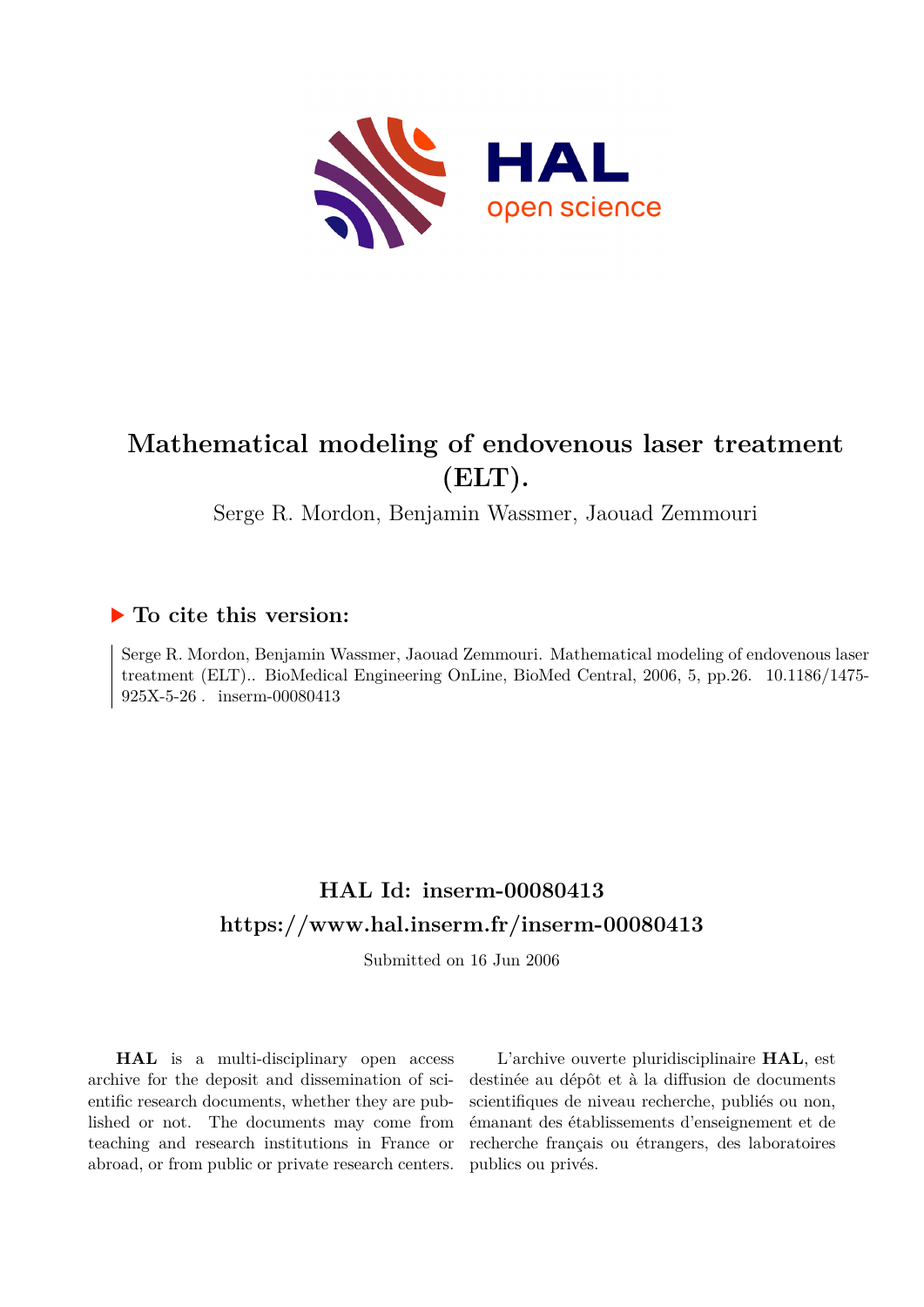## Research [Open Access](http://www.biomedcentral.com/info/about/charter/)

# **Mathematical modeling of endovenous laser treatment (ELT)** Serge R Mordon\*<sup>1</sup>, Benjamin Wassmer<sup>2</sup> and Jaouad Zemmouri<sup>2</sup>

Address: <sup>1</sup>INSERM (French National Institute of Health and Medical Research) IFR 114, Lille University Hospital, Lille, France and <sup>2</sup>Osyris SA, Hellemmes, France

Email: Serge R Mordon\* - mordon@lille.inserm.fr; Benjamin Wassmer - benjamin.wassmer@osyris.com; Jaouad Zemmouri - jaouad.zemmouri@osyris.com

\* Corresponding author

Published: 25 April 2006

*BioMedical Engineering OnLine*2006, **5**:26 doi:10.1186/1475-925X-5-26

[This article is available from: http://www.biomedical-engineering-online.com/content/5/1/26](http://www.biomedical-engineering-online.com/content/5/1/26)

© 2006Mordon et al; licensee BioMed Central Ltd.

This is an Open Access article distributed under the terms of the Creative Commons Attribution License [\(http://creativecommons.org/licenses/by/2.0\)](http://creativecommons.org/licenses/by/2.0), which permits unrestricted use, distribution, and reproduction in any medium, provided the original work is properly cited.

Received: 14 February 2006 Accepted: 25 April 2006

## **Abstract**

**Background and objectives:** Endovenous laser treatment (ELT) has been recently proposed as an alternative in the treatment of reflux of the Great Saphenous Vein (GSV) and Small Saphenous Vein (SSV). Successful ELT depends on the selection of optimal parameters required to achieve an optimal vein damage while avoiding side effects. Mathematical modeling of ELT could provide a better understanding of the ELT process and could determine the optimal dosage as a function of vein diameter.

**Study design/materials and methods:** The model is based on calculations describing the light distribution using the diffusion approximation of the transport theory, the temperature rise using the bioheat equation and the laser-induced injury using the Arrhenius damage model. The geometry to simulate ELT was based on a 2D model consisting of a cylindrically symmetric blood vessel including a vessel wall and surrounded by an infinite homogenous tissue. The mathematical model was implemented using the Macsyma-Pdease2D software (Macsyma Inc., Arlington, MA, USA). Damage to the vein wall for CW and single shot energy was calculated for 3 and 5 mm vein diameters. In pulsed mode, the pullback distance (3, 5 and 7 mm) was considered. For CW mode simulation, the pullback speed (1, 2, 3 mm/s) was the variable. The total dose was expressed as joules per centimeter in order to perform comparison to results already reported in clinical studies.

**Results:** In pulsed mode, for a 3 mm vein diameter, irrespective of the pullback distance (2, 5 or 7 mm), a minimum fluence of 15 J/cm is required to obtain a permanent damage of the intima. For a 5 mm vein diameter, 50 J/cm (15W-2s) is required. In continuous mode, for a 3 mm and 5 mm vein diameter, respectively 65 J/cm and 100 J/cm are required to obtain a permanent damage of the vessel wall. Finally, the use of different wavelengths (810 nm or 980 nm) played only a minor influence on these results.

**Discussion and conclusion:** The parameters determined by mathematical modeling are in agreement with those used in clinical practice. They confirm that thermal damage of the inner vein wall (tunica intima) is required to achieve the tissue alterations necessary in order to lead the vein to permanent occlusion. However, in order to obtain a high rate of success without adverse events, the knowledge of the vein diameter after tumescent anesthesia is recommended in order to use the optimal energy. As clearly demonstrated by our calculations, both pulsed and continuous mode operations of the laser can be efficient. An interesting observation in our model is that less amount of energy is required in pulsed mode than in continuous mode. Damaging the vein sequentially along its entire length may lead to permanent occlusion. However, the pulsed mode requires a very precise positioning of the fiber after each pullback and the duration of the treatment is much longer. For these reasons, continuous irradiation seems to be preferred by most clinicians. This model should serve as a useful tool to simulate and better understand the mechanism of action of the ELT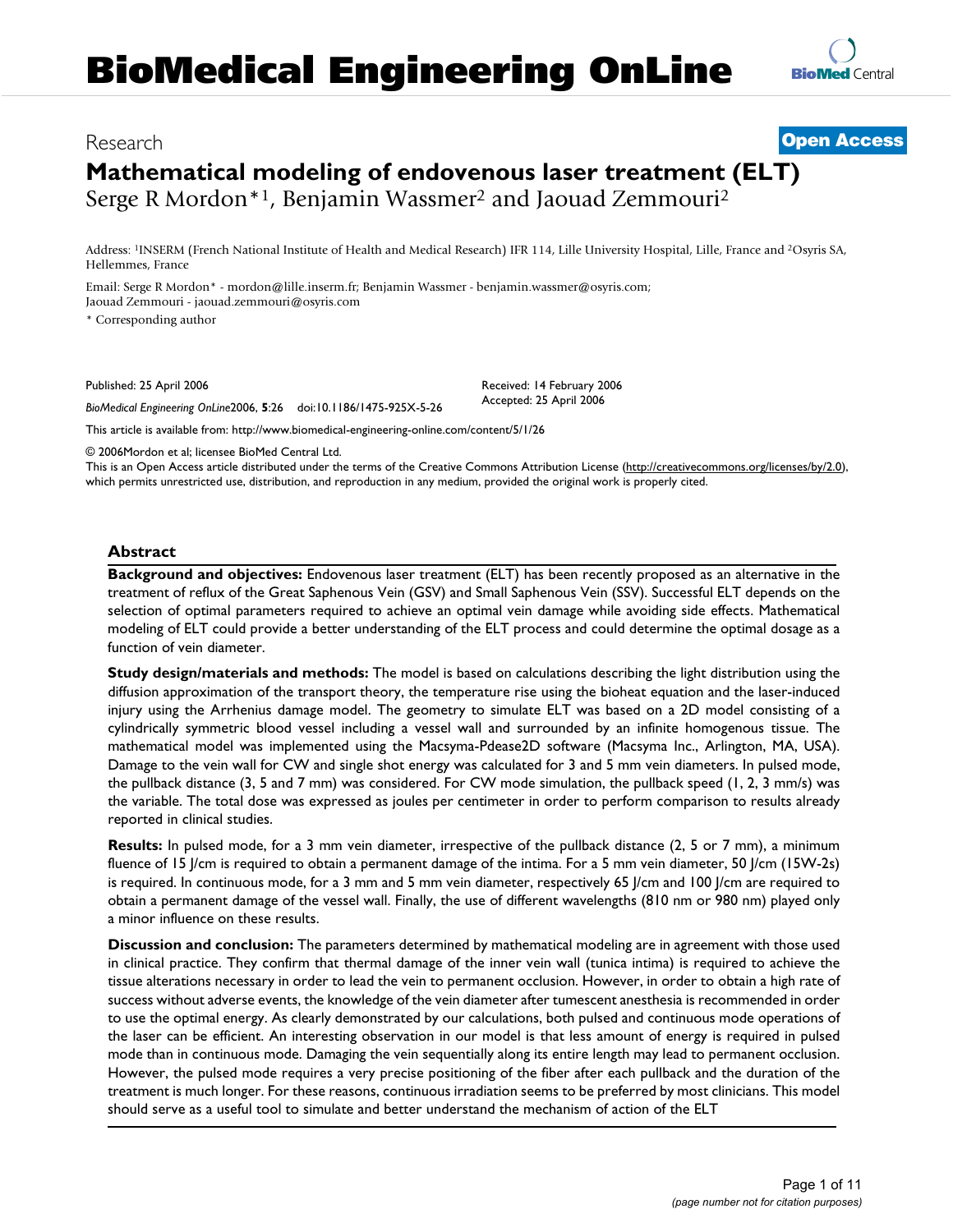#### **Introduction**

Lower-extremity venous insufficiency is a common medical condition afflicting 25% of women and 15% of men in the United States and in Europe. Great saphenous vein (GSV) reflux is the most common underlying cause of significant varicose veins. Traditional treatment of GSV reflux has been surgical removal of the GSV. Although surgical ligation and stripping of the GSV has been the most durable treatment, it is associated with significant perioperative morbidity. Less-invasive surgical treatments including high ligation of the GSV at the saphenofemoral junction (SFJ) have been attempted in the hope that gravitational reflux would be controlled while the vein is preserved for possible use as a bypass graft. Unfortunately, ligation of the GSV alone usually results in recurrent varicose veins. Even when high ligation has been combined with phlebectomy of varicose tributaries or retrograde sclerotherapy, recurrence has been the rule. Therefore, when it is determined that GSV reflux is the principal underlying problem, treatment should involve eliminating this source of reflux with ablation of any associated incompetent venous segments [1].

In an attempt to reduce morbidity and improve recovery time, several minimally invasive techniques have been developed as alternatives to surgery in the last few years. Endovenous laser treatment (ELT) is one of the most promising of these new techniques [2-4]. In 1999, Boné first reported the delivery of endoluminal laser energy [5].

Numerous studies have since demonstrated that this technique is both safe and efficacious. Several wavelengths have been proposed, respectively 810, 940, 980, 1064 and 1320 nm [6-10] with 810, 940 and 980 the most commonly used. At these wavelengths, power is usually set between 10 and 15 W. The energy is administered endovenously, either in a pulsed fashion (pulse duration: 1 to 3 s with fiber pull back in 3 to 5 mm increments every 2 seconds) or continuously with a constant pullback of the laser fiber (pullback velocity ranging from 1 to 3 mm). At these parameters, doses applied range from 20 J/cm to 140 J/cm [11,12]. These doses induce an heating of the vein wall which is necessary to cause collagen contraction and destruction of endothelium. This stimulates vein wall thickening leading to luminal contraction, venous thrombosis and vein fibrosis [13]. Since tumescent anesthesia is always delivered, patients feel no pain during endovenous laser ablation at the suggested or commonly used laser parameters. The pain that patients feel occurs 5–8 days following the procedure and is related to the inflammation resulting from a successful endovenous ablation (i.e. wall thickening). It is not related to the presence or degree of ecchymosis nor is it the result of non-target laser damage to perivenous tissue. However, if greater doses of energy are delivered, the treatment is becoming painful.



#### Figure 1

Ultra sound image recorded after tumescent anesthesia. The position of the fiber at the center of the vein is clearly seen (courtesy Dr. Desmyttere and Dr Grard. [27]).

Excessive and nonspecific thermal damage has led to 67% of patients complaining of pain along the treated vein for 1 week in one study using the 940-nm intravascular laser [14].

Consequently, successful ELT must achieve permanent damage of the vessel wall, with both the endothelium (tunica intima) and also the outer layer (tunica externa) requiring sufficient heating. Conversely, to avoid side effects "collateral" damage of the perivenous tissue must be avoided. In this context, reports concerning temperatures reached inside vessel lumen during ELT are controversial. In the model studied by Zimmet and Min, peak temperatures (maximum: 50°C) of perivenous tissues generated during ELT (810 nm, 12 W, 1.5s-pulse duration) were unlikely to cause permanent damage to the



Figure 2 Graphical representation of the geometry used for simulation.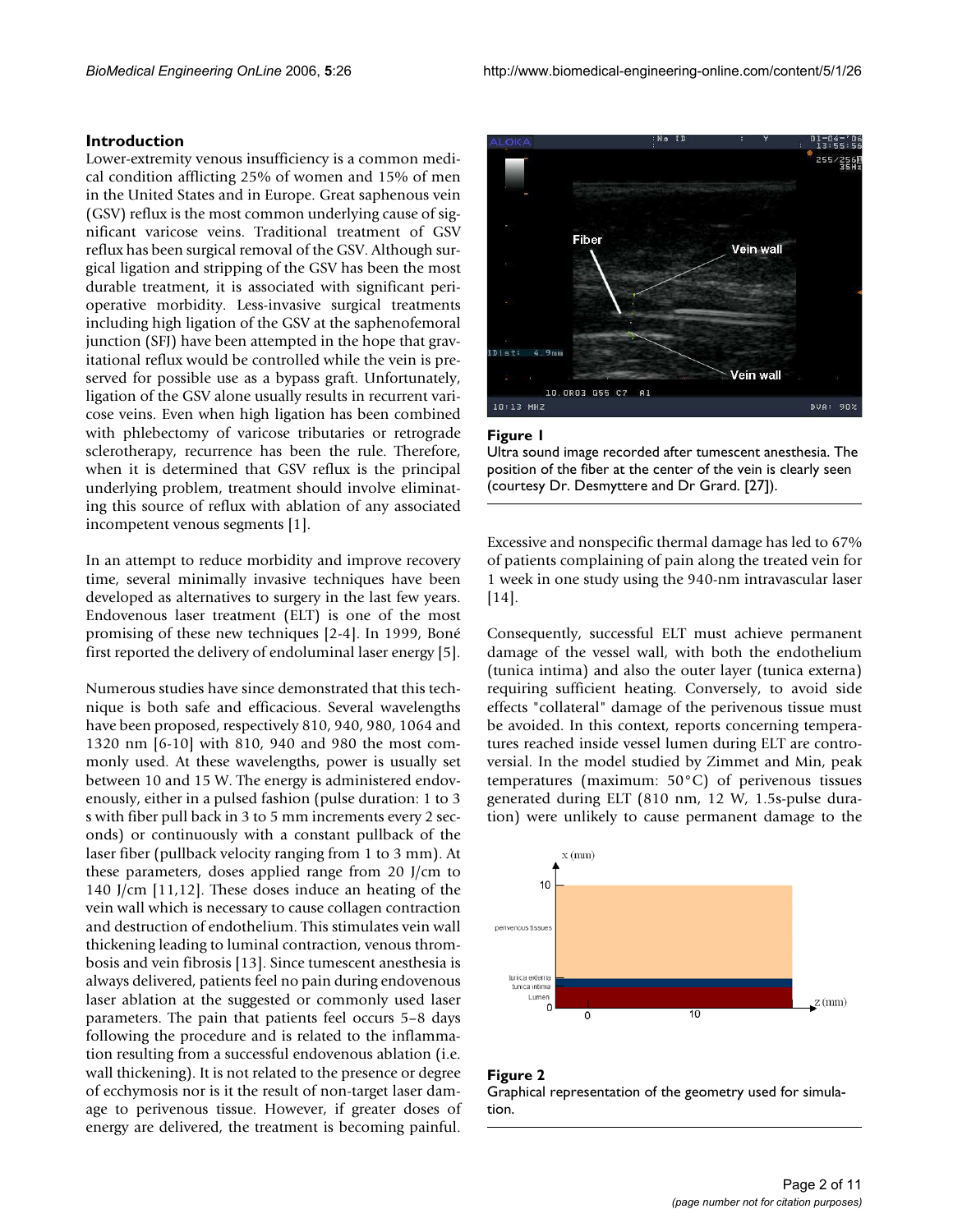

## Figure 3

Light distribution inside and outside a 3 mm vein when using a 600 µm fiber. The line illustrates where 10% of the initial light irradiance rate is obtained.

perivenous tissues. Using another experimental model, Weiss showed that 100% of the laser (810 nm, 12 W, 1spulse duration) treated veins showed perforations.

Mathematical modeling of ELT may provide a better understanding of the ELT process and help determine optimal dosage as a function of vein diameter. Although many other models address the laser treatments of blood vessels (Port Wine Stains for example) or Interstitial laser therapy, the mathematical modeling of ELT is yet to be proposed [15-19].

The aim of this paper is to present a mathematical model using dynamic tissue changes based upon the Arrhenius damage model. Numerical simulations are compared to data previously reported in the literature. Optimal parameters emerging from these calculations can be taken in account for improving ELT clinical application.

## **Materials and methods** *Mathematical modeling*

An opto-thermal model of ELT consists of calculations of light distribution, temperature rise and the extent of thermal damage. The following sections describe the manner in which each stage has been implemented in our calculations.

#### *Geometrical description of the model*

The geometry used to simulate ELT was based on a 2D model consisting of a cylindrical blood vessel (radius: R) including a vessel wall (Thickness: T) and surrounded by infinite and homogenous tissue. Calculations were performed for different vein diameters (3, 5 mm) and at different distances from the center of the vein: in the tunica

intima, in the tunica externa and at 1, 2 and 3 mm from the tunica externa.

The different vein diameters were chosen since Ultra Sound images recorded after tumescent anesthesia have clearly showed that vein diameters can reach up to 5 mm (figure 1).

Since, a cylindrical blood vessel is going to be symmetrical from its axis, a 2D section along this axis was considered sufficient for the purposes of calculation (figure 2)

### *Light distribution in tissue*

The light emitted from the fiber inserted in the vein was modeled as an isotropically radiating point source. As previously proposed by Lizuka et al, spatial distribution has been considered to be dominated by scattering processes [20]. The light irradiance rate (W.mm-2) of an isotropic point source emitting  $P_{\text{laser}}(W)$  within an infinite homogeneous medium can be expressed as

$$
\phi(r) = \frac{P_{Laser} \exp(-\mu_{eff} r)}{4\pi Dr}
$$
\n(1)

where:  $P_{Laser}$  (W) : power of the light source

 $\mu_{\text{eff}}$  (mm<sup>-1</sup>) : effective attenuation coefficient



#### Figure 4

Damage obtained for two different wavelengths (800 nm and 980 nm) power: 12 W, CW, pullback speed : 1.5 mm/s, Energy: 80 J/cm, vein diameter: 3 mm.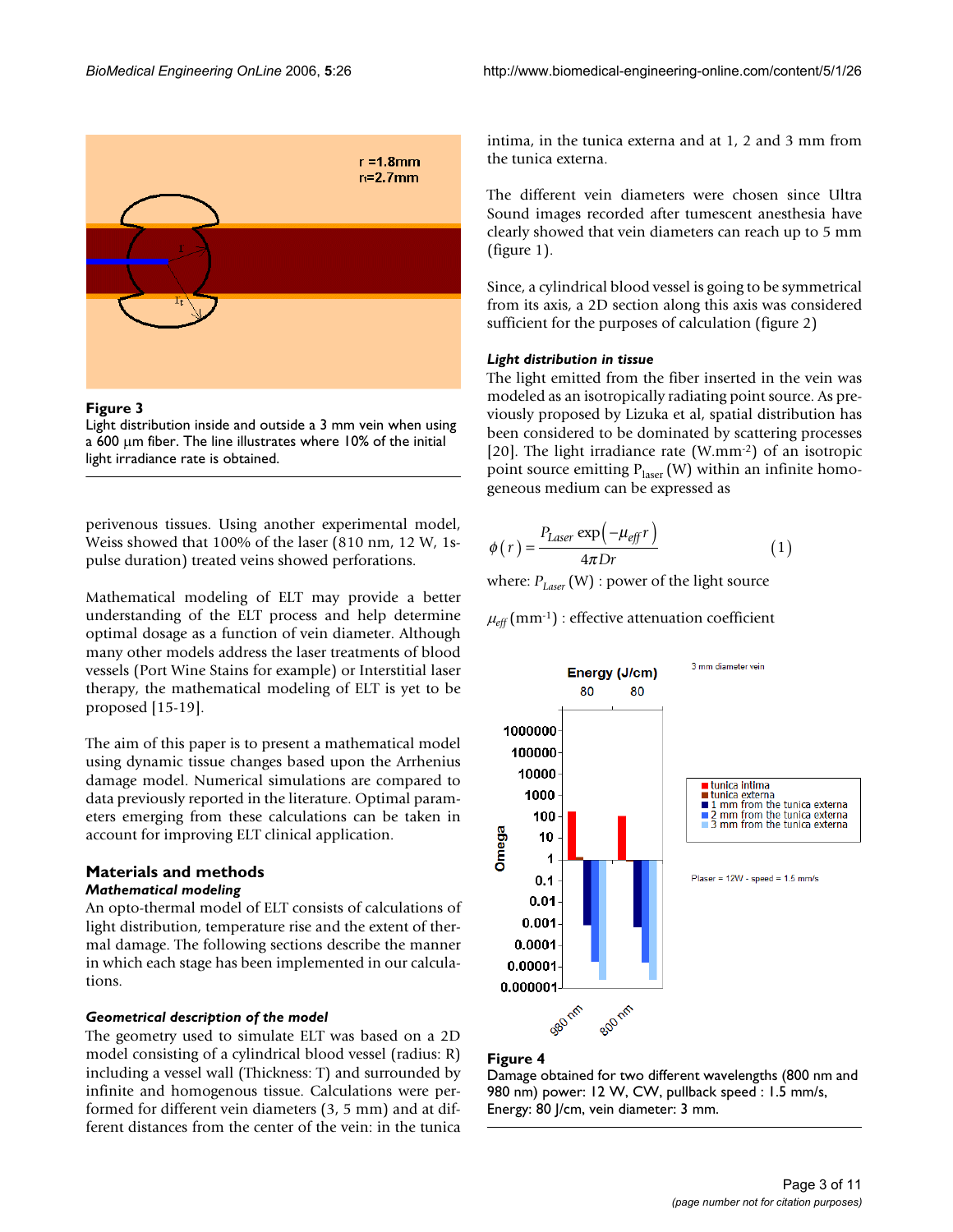

#### Figure 5

Damage as a function of power, pulse duration and pull back distance for a 3 mm vein diameter (delay between pulses: 2s,  $\lambda$  = 980 nm).

*r* (mm) : radial distance from the source

*D* (mm): optical diffusion distance

 $\mu_{\text{eff}}$  is determined by the following equation

 $\mu_{eff} = \sqrt{3\mu_a (\mu_a + \mu'_s)}$  (2)

where  $\mu_a$  (mm<sup>-1</sup>) : absorption coefficient in tissue

 $\mu'_{s}$  (mm<sup>-1</sup>) : reduced scattering coefficient:  $\mu'_{s} = \mu_{s}$  (1 - *g*)

 $\mu$ <sub>s</sub> (mm<sup>-1</sup>) : scattering coefficient

*g* : anisotropy factor incorporating the effects of directionally dependent scattering.

*D (mm)* is determined by the following equation:

$$
D = \frac{1}{3(\mu_a + \mu'_s)} = \frac{\mu_a}{\mu_{eff}^2}
$$
 (3)

*r* is defined by the following equation

 $r = \sqrt{x^2 + z^2}$ 

Where: x (mm): transverse dimension

z (mm): longitudinal dimension

The absorbed power density (W.mm-3) is expressed as follows (Welch 1984):

 $P_{abs} = \mu_a \phi(r)$  (4)

The first laser pulse is always applied at coordinates (0,0) in figure 1. When using several pulses, the relative position of the fiber inside the vein is given by:

 $z' = z - z_{inc}$ 

Where:  $z_{inc}$  (mm) is the absolute position of the fiber inside the vein. This position is calculated for each pulse by taking into account the pull-back distance.

When simulating a continuous irradiation performed with a progressive pull-back of the fiber, the relative position of each irradiation is obtained by taking into account the pull-back speed:

$$
z_{inc} = t \times v
$$

where :  $v$  (mm.s<sup>-1</sup>) is the pull back speed.

#### *Calculation of temperature rise*

Absorption of light in tissue causes a local elevation in temperature. Tissue heat transfer due to the deposited light is described by the bioheat transfer equation as proposed by Zhang et al [21].

$$
\nabla \cdot \mathbf{k} \cdot \nabla T(r, t) + P_{abs} = C_p \frac{\partial T(r, t)}{\partial t}
$$
 (5)

Where

$$
T(r,t)
$$
: temperature ( $^{\circ}$ K)

ρ : density of tissue (g mm-3)

*C* : specific heat of tissue  $(I, g^{-1}$ .  $(K^{-1})$ 



#### Figure 6

Damage as a function of power, pulse duration and pull back distance for a 5 mm vein diameter (delay between pulses: 2s,  $\lambda$  = 980 nm).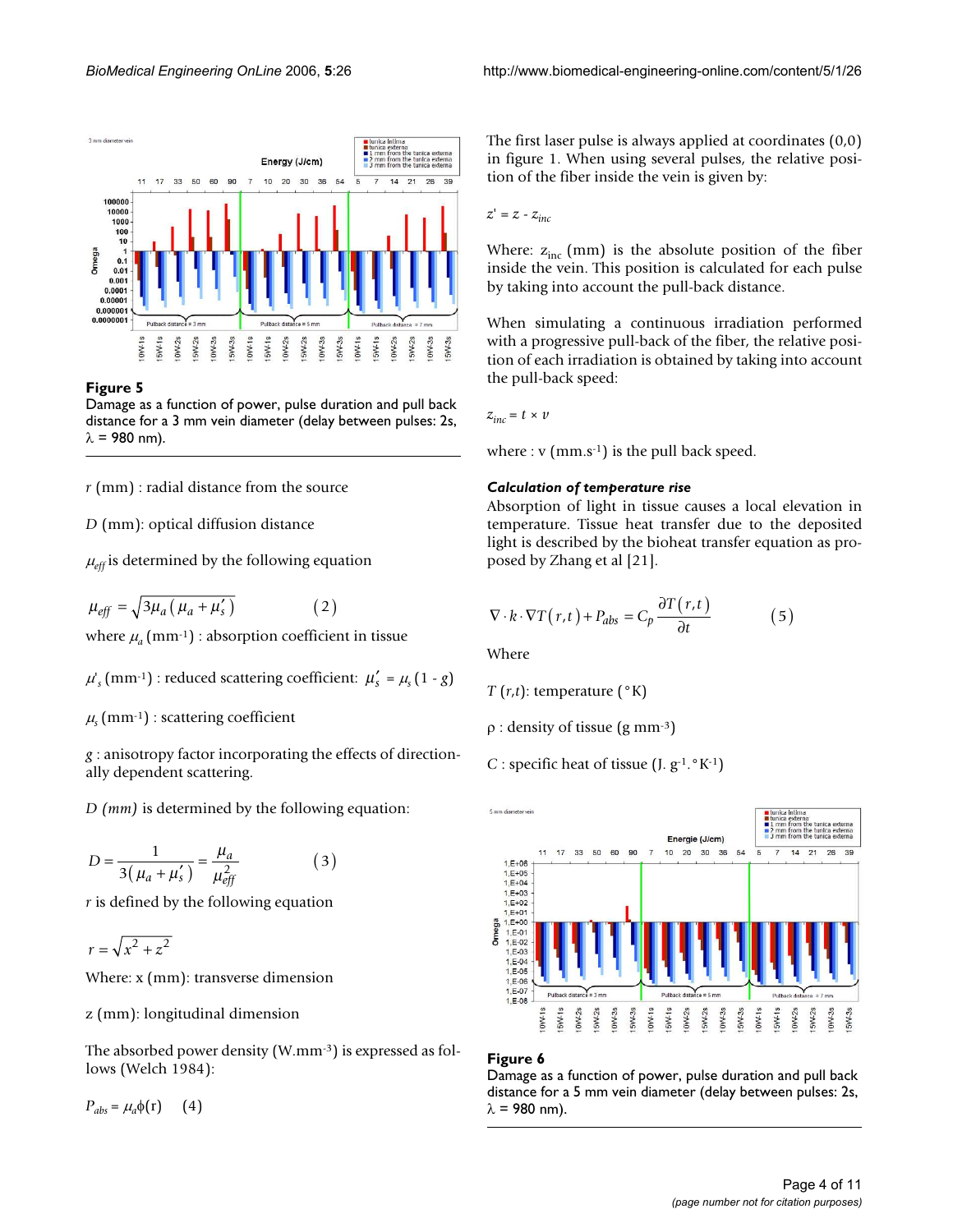



Damage as a function delay between pulse (2s, 3s and 4s). Power: 15 W, pulse duration: 2s ; vein diameter: 3 mm;  $\lambda$  = 980 nm).

*C*<sub>*p*</sub> = *C* · *ρ*: *heat capacity* (J.mm<sup>-3</sup>. °K<sup>-1</sup>)

 $k =$  thermal conductivity of tissue (W. mm<sup>-1</sup>.  $K^{-1}$ )

*r* = radial distance (mm)

 $t =$  time (s)

Values used for calculation are reported in Table 1

#### *Phase transition of blood*

In our analysis, we considered that the maximum temperature of blood would not exceed 100°C for all laser parameters. Water being the main constituent of blood, the latent heat of water was included in the calculations. It takes 4.18 J to raise the temperature of one gram of water by one degree C. When considering a 50 mm3 cylinder (diameter: 4 mm, length: 4 mm), the energy required to reach 100°C is 13 J. The latent heat of vaporization of water is 2260 kJ/kg at 100°C. The relationship between pressure and temperature is given by the phase transition diagram of water. At normal pressure: 1.10<sup>5</sup> Pa and body temperature 37°C, water is in a liquid state. When the temperature increases, two phenomena can be observed: 1) pressure increases and the water stays in its liquid state, 2) pressure remains constant and water reaches its gaseous state, (steam or vapor) [22] To reach the gaseous state of this 50 mm<sup>3</sup>cylinder, (steam or vapor) 119 J will be required. It is therefore unlikely that the blood will boil during ELT.

If we consider the vessel to be a closed but deformable container, water evaporation will not occur, and consequently, water will return to its initial liquid state as soon as the temperature drops back to below 100°C. In conclusion, the assumption is that blood temperature stays around 100°C during laser irradiation is both valid and confirmed by previous studies [23].

## *Damage function*

Thermal damage in cells and tissue can be described mathematically by a first-order thermal-chemical rate equation, in which temperature history determines damage. Damage is considered to be a unimolecular process, where native molecules transform into a denatured/coagulated state through an activated state leading to cell death. Damage is quantified using a single parameter Ω, which ranges on the entire positive real axis and is calculated from the Arrhenius law [24]. Damage  $\Omega$  is dimensionless, exponentially dependent on temperature, and linearly dependant on time of exposure.

$$
\log(\Omega) = \log(A) + \log(\int_0^\infty \exp(\frac{-E_a}{RT(r,t)})dt)
$$
 (6)

where  $A(s^{-1})$  is the frequency factor,

 $E_a$  (J. mole<sup>-1</sup>) is the activation energy,

*R* (J. mole-1.°K-1) is the universal gas constant,



#### Isodamage distribution inside tissues: po 980 nm) **Figure 8** wer: 15 W, pulse: 2s, delay: 2s, pull-back distance: 3 mm ; vein diameter: 3 mm; λ =

Isodamage distribution inside tissues: power: 15 W, pulse: 2s, delay: 2s, pull-back distance: 3 mm ; vein diameter: 3 mm; λ = 980 nm).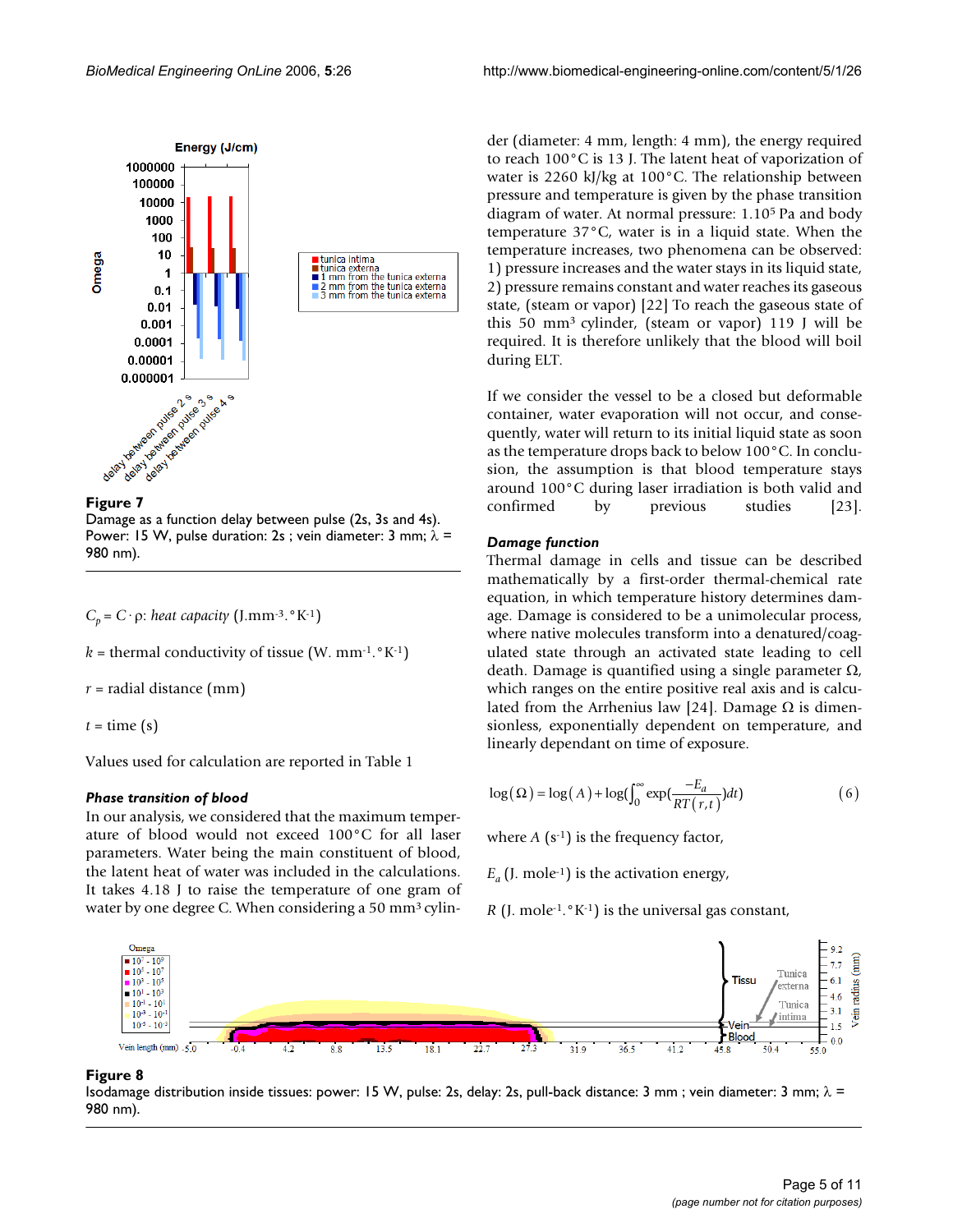

Isodamage distribution inside tissues power: 15 W, pulse: 2s, delay: 2s, pull-back distance: 5 mm; vein diameter: 3 mm,  $\lambda$  = 980 nm).

The activation energy *Ea* and the frequency factor *A* are derived from thermodynamic variables. They describe the denaturation process of proteins and other cellular constituents. A ranges from  $10^{40}$ s<sup>-1</sup> to  $10^{105}$ s<sup>-1</sup>, and  $E_a$  from 10<sup>5</sup>J/mole to 10<sup>6</sup>J/mole [25]. Values used for calculations are reported in Table 1.

*T* ( $\degree$ K) is the temperature.

 $\Omega$  can be determined by the following equation

$$
\Omega = -\ln \frac{C(t)}{C_0} \tag{7}
$$

where:  $C_0$  is the concentration of the undamaged molecules at the beginning

*C(t)* is the concentration of the undamaged molecules at time τ.

The equation indicates that the measure of damage describes the probability of tissue being destroyed. It is the logarithm of the ratio of the initial concentration of undamaged tissue to the concentration once damage has accumulated, for the time interval  $t = 0$  to  $t = \tau$ . Therefore,  $\Omega$  = 1 corresponds to an irreversible damage of 100% of the affected cells.

#### *Numerical implementation*

The mathematical model was implemented using the Macsyma-Pdease2D software (Macsyma Inc., Arlington, MA, USA). This Finite Element CAD Software needs to specify the Partial Differential Equations, variables, geometry, and boundary conditions; PDEase2D creates both numerical output tables and plots. PDEase2D generates and refines the element grid, adaptively selects time steps, and iterates until it attains convergence in nonlinear problems. And because PDEase2D does automatic error analysis, you do not need to make several runs with different meshes to verify convergence. You can choose whether or not to override the automatic defaults

For numerical simulations, parameters commonly used for ELT were used. A 600 µm laser fiber was considered. Two different vessel diameters were evaluated: 3 mm and 5 mm. Laser power (10 & 15 W), pulse duration (1, 2, 3 s), delay (or off-phase) between pulses (2, 3 and 4 s) and pullback distances (3, 5 and 7 mm) were the variables. In this case, thermal energy is applied along the length of the vein by withdrawing the laser fiber in 3, 5 or 7 mm increments.

For CW mode simulation, laser power (10, 15 W) and pullback speed (1,2 and 3 mm/s) were the variables.

An irregular  $10 \times 60$  finite element grid was used. The time steps were 0.1s. The tolerances used to converge the solution were 10-3. The vein wall thickness was considered to



Isodamage distribution inside tissues powe **Figure 10** nm) r: 15 W, pulse: 2s, delay: 2s, pull-back distance: 5 mm; vein diameter: 3 mm, λ = 980

Isodamage distribution inside tissues power: 15 W, pulse: 2s, delay: 2s, pull-back distance: 5 mm; vein diameter: 3 mm,  $\lambda$  = 980 nm).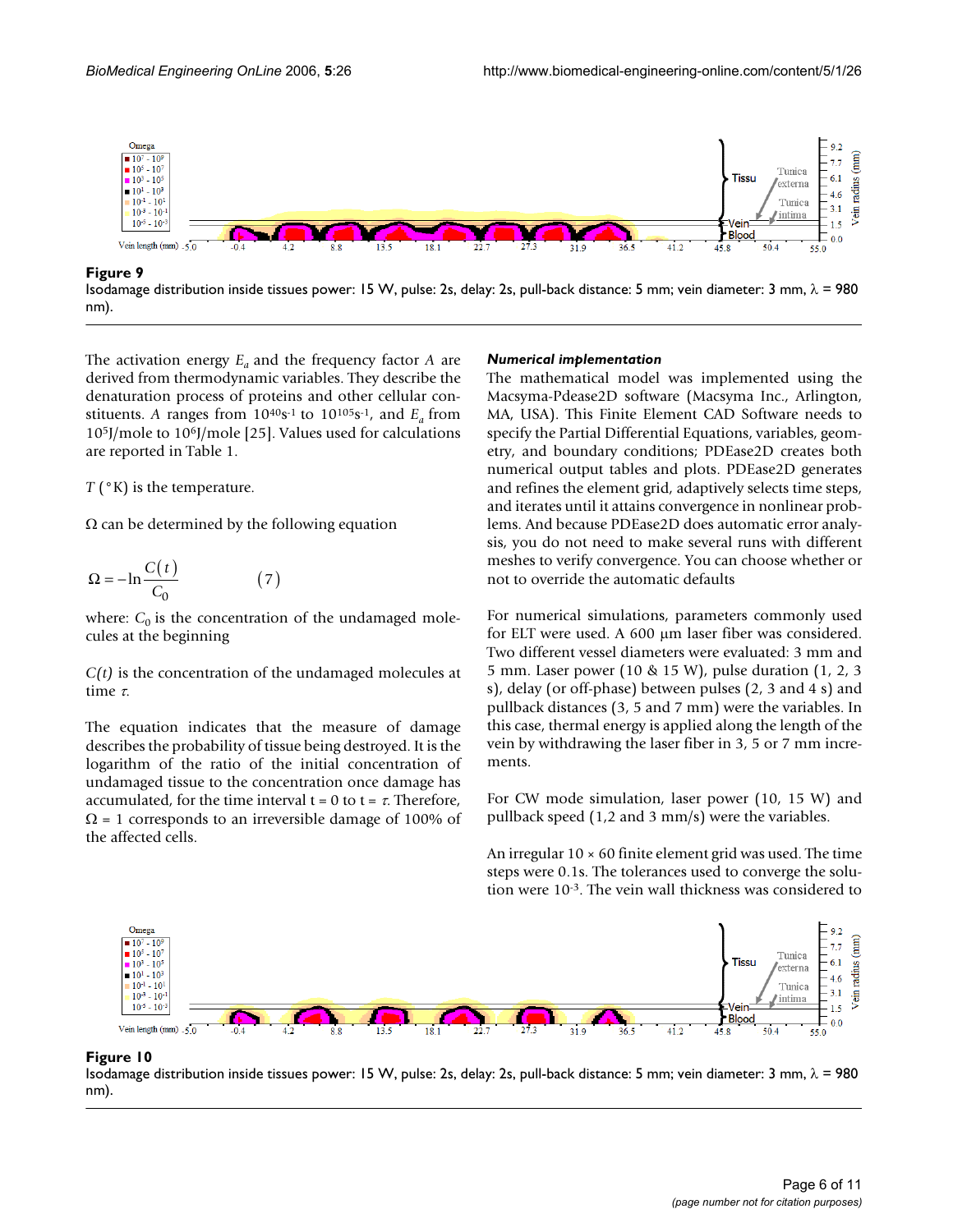

**Figure 11** Damage as a function as a function of power and pullback speed for a 3 mm diameter vein;  $\lambda$  = 980 nm.

be 0.4 mm. The initial temperature was set at 37°C. The listing of physical parameters used for numerical simulation is reported in Table 1.

The product of pullback rate and power yields the total dose of energy delivered to a vein during treatment. Several studies have suggested that this parameter is a major determinant of treatment outcome [26-28]. In order to compare the results obtained through mathematical modeling, the energy per centimeter (J/cm) was calculated.

## **Results**

## *Light distribution*

Figure 3 illustrates how the light is distributed inside and outside a 3 mm vein when using a 600 µm fiber. The line illustrates where 10% of the initial light irradiance rate is obtained.

## *Wavelength*

The role of the laser wavelength was investigated. Figure 4 presents the results of mathematical modeling for 810 and 980 nm, using the same energy of 80 J/cm. Due to its greater absorption in blood, 980 nm leads to slightly greater damage of the tunica intima.

## *Pulsed mode*

Figure 5 (3 mm vein diameter) and Figure 6 (5 mm vein diameter) summarize the results of mathematical modeling for the different set of parameters. For a 3 mm vein diameter, irrespective of the pullback distance (2, 5 or 7 mm), at least 15 J/cm is required to achieve permanent damage of the tunica intima. For a 5 mm vein diameter,

permanent damage of the tunica intima is achieved at 15 W and when using a 3 mm pullback distance. A power level of 15 W delivered for 2 s (50 J/cm) or 3s (90 J/cm) is efficacious. A power level of 10 W is too low to lead to permanent damage of the intima.

Figure 7 shows that the delay between pulses has a very limited effect on wall damage since heat convection play a minor role on heat transport. For a 3 mm diameter vein, energy between 30 J/cm up to 50 J/cm seems to be optimal to provide selective damage to the vessel wall.

Figures 8, 9 and 10 display some examples of damage distribution at different sets of parameters. These figures clearly show that pull-back distance plays a major role when determining the energy applied per centimeter.

When using 3 mm increments, the vein is damaged homogenously along its length. When using 5 mm increments, damage is less homogeneous even though the tunica intima is always damaged. Finally, for 7 mm increments, it is evident that the vein is damaged sequentially along the entire length and consequently the energy applied is lower. Cinepak movies of real time isodamage distribution are also provided for figures 8, 9 and 10 (see additional files 1, 2 and 3).

## *CW mode*

Figure 11 displays the results obtained for several set of parameters for a 3 mm vein diameter. Simulations show that for 10 W and 2 mm/s pull-back speed, the tunica



#### **Figure 12** Damage as a function as a function of power and pullback speed for a 5 mm diameter;  $\lambda$  = 980 nm.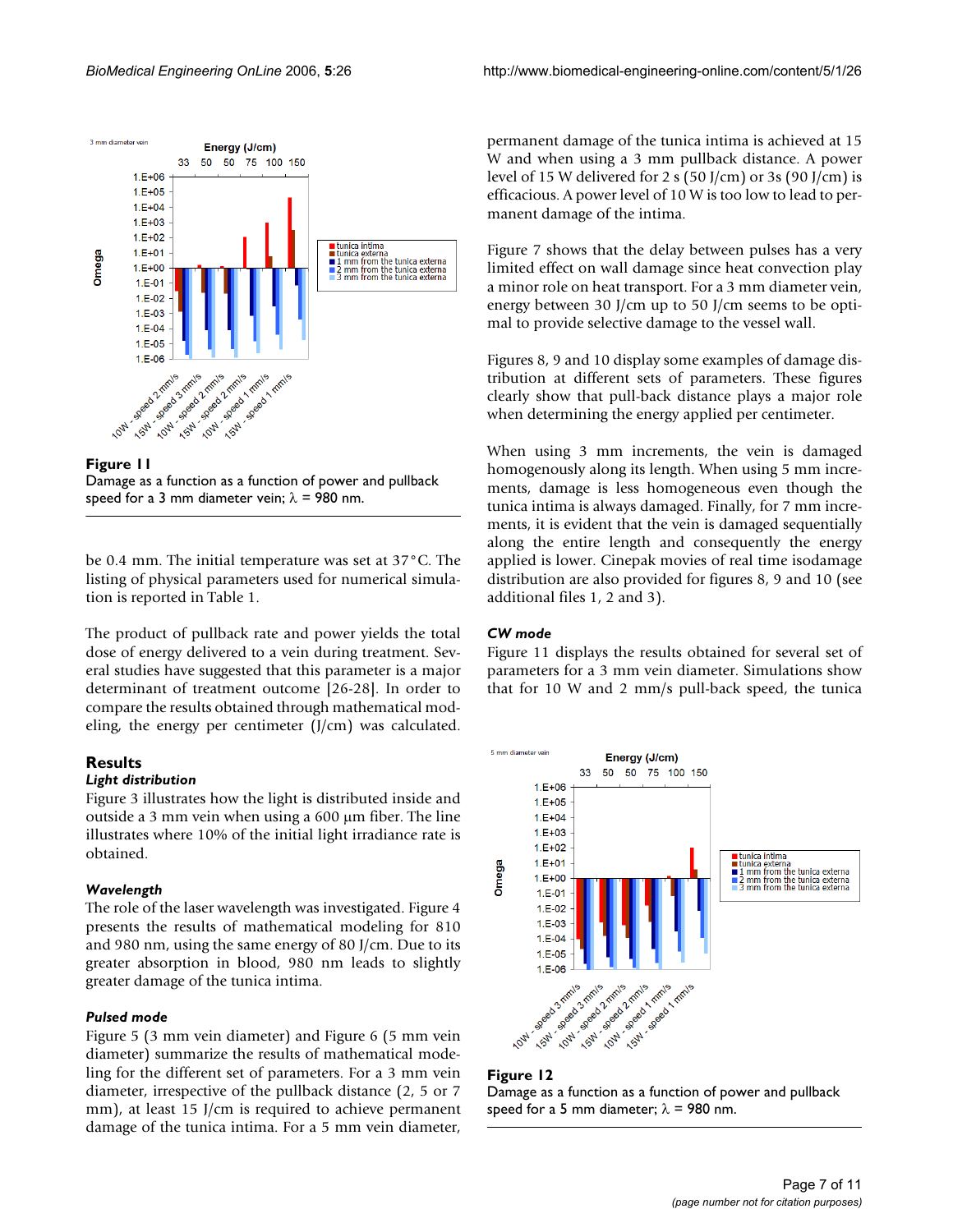|                                              | Blood                           | Vessel wall          | Perivenous tissue    | References |
|----------------------------------------------|---------------------------------|----------------------|----------------------|------------|
| $\mu_a$ (mm <sup>-1</sup> ) Deoxy-hemoglobin | $0.20$ (810 nm) $0.28$ (980 nm) | 0.1                  | 0.030                | [32, 33]   |
| $\mu'$ <sub>s</sub> (mm <sup>-1</sup> )      | $0.70$ (810 nm) 0.6 (980 nm)    | 2.0                  | $\overline{1.0}$     | [32, 33]   |
| $\mu_\mathrm{eff}$ (mm <sup>-1</sup> )       | 0,86 (980 nm)                   | 0.79                 | 0.30                 | [32, 34]   |
| $C$ ( $ g^{-1}.K^{-1}$ )                     | 3.82                            | 3.78                 | 3.78                 | [33, 34]   |
| $\rho$ (g.mm <sup>-3</sup> )                 | $1.05.10-3$                     | $1.05.10^{-3}$       | $1.05.10-3$          | [33, 34]   |
| $k$ (W.mm <sup>-1</sup> .K <sup>-1</sup> )   | $5.6.10^{-4}$                   | $5.6.10^{-4}$        | $5.6.10^{-4}$        | [33, 34]   |
| $E_a$ (J.mol <sup>-1</sup> )                 | 4.48.10 <sup>5</sup>            | 4.30.10 <sup>5</sup> | 4.30.10 <sup>5</sup> | [34, 35]   |
| $A(s^{-1})$                                  | $7.6.10^{66}$                   | $5.6.10^{63}$        | $5.6.10^{63}$        | [34, 35]   |

intima is damaged (50 J/cm). A minimum of 100 J/cm is required to obtain a permanent damage of the vessel wall.

Figure 12 displays the results obtained for several set of parameters for a 5 mm vein diameter. Simulations show that for 15 W and 2 mm/s pull-back speed, the tunica intima remains undamaged. A minimum of 100 J/cm is required to obtain a permanent damage of the intima and 150 J/cm to damage the vessel wall.

Figure 13 display one example of damage distribution for CW (Power: 15 W, pullback speed: 1.5 mm/s, Vein diameter: 3 mm). This figure shows that the vein is damaged homogenously along its length Cinepak movie of real time isodamage distribution is also provided for figure 13 (see additional file 4)

#### **Discussion**

To date, mathematical modeling of ELT has never been proposed. This task was performed to assist in providing a better understanding of the ELT process and possibly to determine the optimal dosage as a function of vein diameter. Our model remains a mathematical model, implying that errors may appear owing to the considerations and simplifications required to realize it. Generally, such errors appear because of inaccuracy of the optical, thermal, and damage properties that are critical points in the model's set of equations. In fact, these properties play a key role in the accuracy of the results achieved. Many methods have been presented to calculate these properties but still we see differences in the values presented by the different groups, which reflect the difficulty of measuring these properties. The problem is increased by the reliance of the properties on different variables (temperature, damage) over time. This makes the deviation neither linear nor regular [24].

Before attempting to compare the parameters used for simulation to those usually reported in the literature, the following comments must be made:

1) One of the main problems remains the knowledge of the vein diameters during ELT treatment. Since the vein diameter is considerably reduced after tumescent anesthesia, it should be systematically measured. A recent study by Desmyttere et al have demonstrated that after tumescent anesthesia, the vein diameter was usually reduced down to 5 mm or less [27].

2) In contrast to the mode of action of VNUS closure (radiofrequency) where a significant shrinkage of the vessel wall is observed, Proebstle has clearly demonstrated that, when performing ELT, permanent occlusion, reported at 3 months or later, can be obtained by thermal damage of the tunica intima inner vein wall only [29]. This observation is confirmed by the histological study performed by Corcos et al. They showed that when permanent occlusion was observed, the endothelium and intima were always damaged and that success was independent of the vessel wall thickness [30].

The results of mathematical modeling for 810 and 980 nm shows 980 nm leads to a slightly greater damage of the tunica intima when compared to 810 nm. This is owed to



Isodamage distribution inside tissues : power: 15 W, pull-back speed: 1.5 mm/s, vein diameter: 3 mm,  $\lambda$  = 980 nm).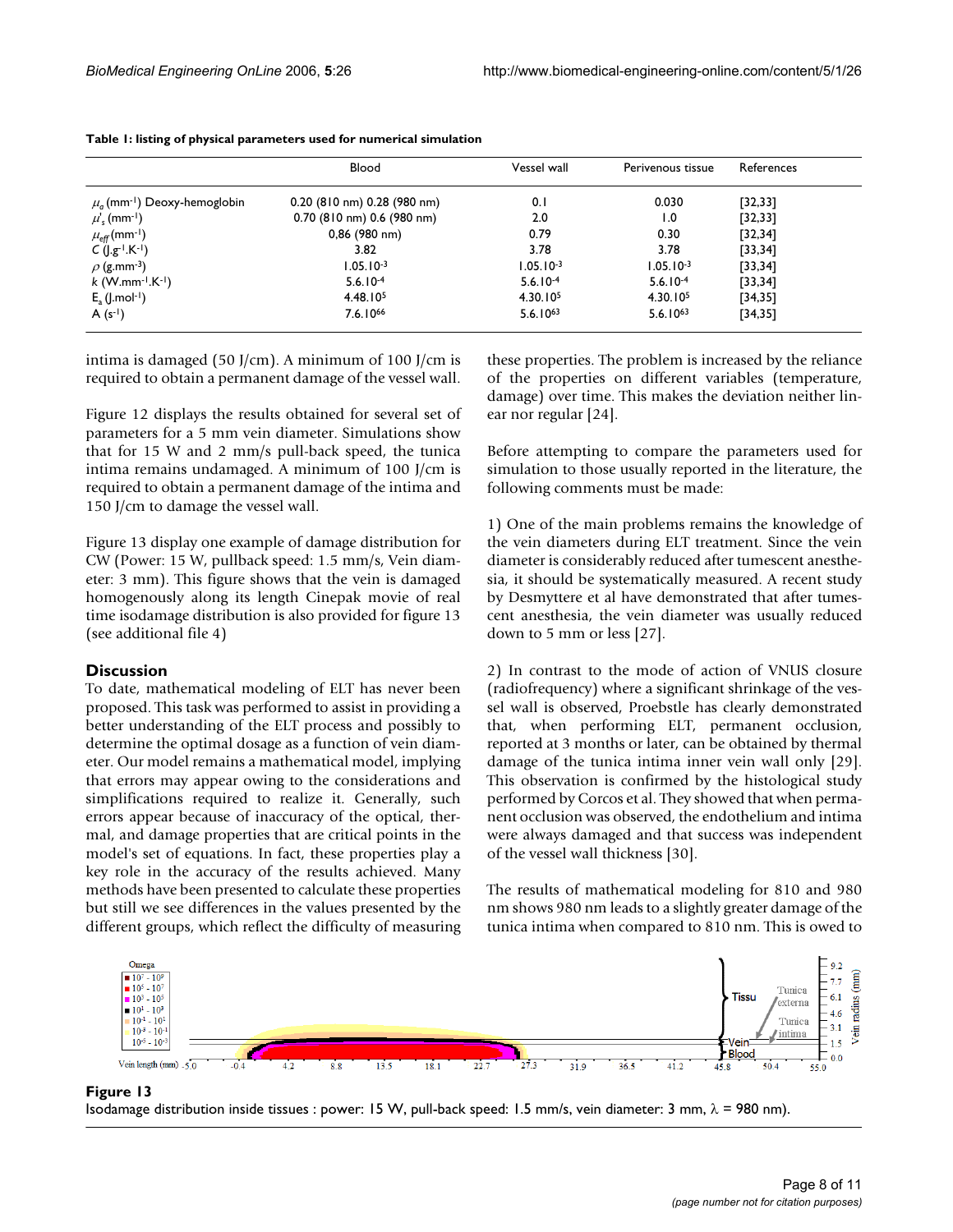its better absorption by blood at 980 nm. However, because of the inaccuracy on vein diameter, one can consider that the choice of the wavelength between 810 and 980 nm has no influence on the results. This is confirmed by the literature where 810, 940, 980 nm were used for ELT with similar parameters [7,9,10]. Proebstle et al performed an in vitro study to evaluate the role of intravascular blood for the effective transfer of thermal damage to the vein wall through absorption of laser energy with 810, 940 and 980 nm. Similar results were obtained with 810 nm, 940 nm and 980 nm [29].

When using the continuous mode (810 nm, 14 W), Timperman, has treated 100 veins with an average energy of 95 J/cm (range, 57–145 J/cm; SD: 16 J/cm). Follow-up and success at 1 week was 100%, 96% at 3 month followup and finally 95% at 9 month follow-up [31]. Using 58 J/cm, in another series, Timperman reported only a 76% complete vein ablation rate. Similarly, Theivacumar has confirmed that, of all parameters, energy per cm was the main determinant of successful LSV ablation by ELT [26]. The parameters used by Timperman are very similar to those determined by our simulations. In continuous mode, for a 3 mm vein diameter, 50 J/cm are required to damage the vessel wall. For a 5 mm diameter, 100 J/cm are required.

In pulsed mode, it is often difficult to obtain details concerning parameters used for ELT. If power and pulse duration are usually reported, information concerning speed of fiber withdrawal is usually missing. Results reported in the literature are highly variable and tend to prove that this parameter is not well controlled by the operator. In a study performed in 476 limbs (810 nm, 12 W, 1s and a pull back distance varying from 2 mm to 2.8 mm giving respectively 61 J/cm and 43 J/cm), Theivacumar et al observed that occlusion rates were significantly greater at higher energy levels [26]. Using 50 J/cm, in a series of 56 limbs in 41 patients, Mozes et al reported complete resolution at 3-month follow up [11]. Finally, Proebstle et al on a series of 77 patients, performed ELT with a median energy delivery of 23.4 J/cm (range of 11.8 to 35.5) Using these parameters, at 3 months post ELT, 10% of GSVs were found open by color Doppler examination [12]. These results are similar to our calculations in that it was determined that 15 J/cm is required to obtain a permanent damage of a 3 mm vein diameter and 50 J/cm for a 5 mm vein diameter.

An interesting observation is that less energy is required in pulsed mode than in continuous mode because the vein is not heated along its entire length. However, as illustrated in figures 9 and 10, damaging the vein sequentially along its entire length may lead to permanent occlusion.

At last, if steam formation during ELT has already been reported, the interpretation given by the authors is inappropriate [6]. Steam bubbles originating from boiling blood cannot be the pathophysiological mechanism of action of ELT. The steam produced by absorption of laser energy by the blood is a tiny fraction of the energy necessary to damage the vein wall and cannot be the primary mechanism of injury to the vein with endovenous laser. The carbonization and tract within the vein walls seen by histology following endovenous laser can only be the result of direct contact between the laser fiber tip and the vein wall. Venous caliber reduction is maybe due to collagen shrinking by simple heating, but media contraction is only obtained by selective 810–980 nm irradiation.

Consequently, the parameters determined through calculation in our model, especially the ones concerning the different outcome in relation with the different diameters, seem to confirm and explain the observations emerged by the clinical practice

## **Conclusion**

The parameters determined by mathematical modeling are in agreement with those used in clinical practice. They confirm that thermal damage of the inner vein wall (tunica intima) is required to achieve the tissue alterations necessary in order to lead the vein to permanent occlusion. However, in order to obtain a high rate of success without adverse events, the knowledge of the vein diameter after tumescent anesthesia is recommended in order to use the optimal energy. As clearly demonstrated by our calculations, both pulsed and continuous mode operations of the laser can be efficient. An interesting observation in our model is that less amount of energy is required in pulsed mode than in continuous mode. Damaging the vein sequentially along its entire length may lead to permanent occlusion. However, the pulsed mode requires a very precise positioning of the fiber after each pullback and the duration of the treatment is much longer. For these reasons, continuous irradiation seems to be preferred by most clinicians.

This model should serve as a useful tool to simulate and better understand the mechanism of action of the ELT

## **Additional material**

## **Additional File 1**

*The movie shows the isodamage distribution inside tissues using the following parameters: power: 15 W, pulse: 2s, delay: 2s, pull-back distance: 3 mm ; vein diameter: 3 mm;* λ *= 980 nm. The movie belongs to Figure 8. The file can be played using the internet browser.*

Click here for file

[\[http://www.biomedcentral.com/content/supplementary/1475-](http://www.biomedcentral.com/content/supplementary/1475-925X-5-26-S1.avi) 925X-5-26-S1.avi]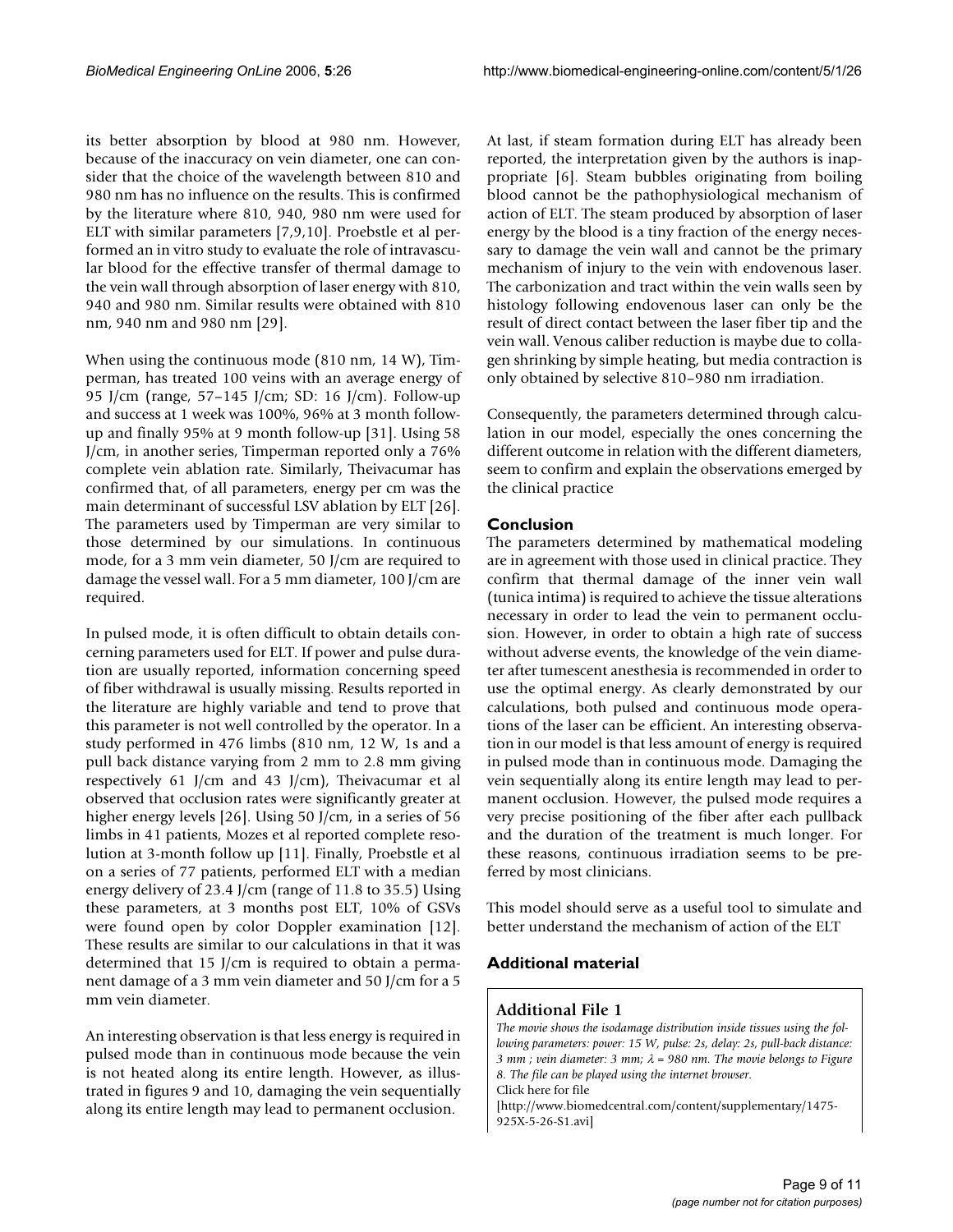## **Additional File 2**

*The movie shows the isodamage distribution inside tissues using the following parameters: power: 15 W, pulse: 2s, delay: 2s, pull-back distance: 5 mm ; vein diameter: 3 mm;* λ *= 980 nm. The movie belongs to Figure 9. The file can be played using the internet browser.*

Click here for file

[\[http://www.biomedcentral.com/content/supplementary/1475-](http://www.biomedcentral.com/content/supplementary/1475-925X-5-26-S2.avi) 925X-5-26-S2.avi]

## **Additional File 3**

*The movie shows the isodamage distribution inside tissues using the following parameters: power: 15 W, pulse: 2s, delay: 2s, pull-back distance: 7 mm ; vein diameter: 3 mm;* λ *= 980 nm. The movie belongs to Figure 9. The file can be played using the internet browser.*

Click here for file

[\[http://www.biomedcentral.com/content/supplementary/1475-](http://www.biomedcentral.com/content/supplementary/1475-925X-5-26-S3.avi) 925X-5-26-S3.avi]

## **Additional File 4**

*The movie shows the isodamage distribution inside tissues using the following parameters: : power: 15 W, pull-back speed: 1.5 mm/s, vein diameter: 3 mm,* λ *= 980 nm. The movie belongs to Figure 13. The file can be played using the internet browser.*

Click here for file

[\[http://www.biomedcentral.com/content/supplementary/1475-](http://www.biomedcentral.com/content/supplementary/1475-925X-5-26-S4.avi) 925X-5-26-S4.avi]

## **Acknowledgements**

The authors wish to thank Pascal Servell for careful reading of the manuscript.

#### **References**

- 1. Min RJ, Khilnani N, Zimmet SE: **[Endovenous laser treatment of](http://www.ncbi.nlm.nih.gov/entrez/query.fcgi?cmd=Retrieve&db=PubMed&dopt=Abstract&list_uids=12902556) [saphenous vein reflux: long-term results.](http://www.ncbi.nlm.nih.gov/entrez/query.fcgi?cmd=Retrieve&db=PubMed&dopt=Abstract&list_uids=12902556)** *J Vasc Interv Radiol* 2003, **14(8):**991-996.
- 2. Beale RJ, Mavor AI, Gough MJ: **[Minimally invasive treatment for](http://www.ncbi.nlm.nih.gov/entrez/query.fcgi?cmd=Retrieve&db=PubMed&dopt=Abstract&list_uids=15866814) [varicose veins: a review of endovenous laser treatment and](http://www.ncbi.nlm.nih.gov/entrez/query.fcgi?cmd=Retrieve&db=PubMed&dopt=Abstract&list_uids=15866814) [radiofrequency ablation.](http://www.ncbi.nlm.nih.gov/entrez/query.fcgi?cmd=Retrieve&db=PubMed&dopt=Abstract&list_uids=15866814)** *Int J Low Extrem Wounds* 2004, **3(4):**188-197.
- 3. Morrison N: **[Saphenous ablation: what are the choices, laser](http://www.ncbi.nlm.nih.gov/entrez/query.fcgi?cmd=Retrieve&db=PubMed&dopt=Abstract&list_uids=15791548) [or RF energy.](http://www.ncbi.nlm.nih.gov/entrez/query.fcgi?cmd=Retrieve&db=PubMed&dopt=Abstract&list_uids=15791548)** *Semin Vasc Surg* 2005, **18(1):**15-18.
- 4. Mordon S: **L'endolaser: une alternative à la phlébectomie ambulatoire.** *Réalités Thérapeutiques en Dermato-Vénérologie* 2001, **109:**26-31.
- 5. Boné Salat C: **Tratamiento endoluminal de las varices con laser de diodo: estudio preliminar.** *Rev Patol Vasc* 1999, **5:**35-46.
- 6. Proebstle TM, Lehr HA, Kargl A, Espinola-Klein C, Rother W, Bethge S, *et al.*: **[Endovenous treatment of the greater saphenous vein](http://www.ncbi.nlm.nih.gov/entrez/query.fcgi?cmd=Retrieve&db=PubMed&dopt=Abstract&list_uids=11932671) with a 940-nm diode laser: thrombotic occlusion after endo[luminal thermal damage by laser- generated steam bubbles.](http://www.ncbi.nlm.nih.gov/entrez/query.fcgi?cmd=Retrieve&db=PubMed&dopt=Abstract&list_uids=11932671)** *J Vasc Surg* 2002, **35(4):**729-736.
- 7. Chang CJ, Chua JJ: **[Endovenous laser photocoagulation \(EVLP\)](http://www.ncbi.nlm.nih.gov/entrez/query.fcgi?cmd=Retrieve&db=PubMed&dopt=Abstract&list_uids=12355571) [for varicose veins.](http://www.ncbi.nlm.nih.gov/entrez/query.fcgi?cmd=Retrieve&db=PubMed&dopt=Abstract&list_uids=12355571)** *Lasers Surg Med* 2002, **31(4):**257-262.
- 8. Goldman MP, Mauricio M, Rao J: **[Intravascular 1320-nm laser clo](http://www.ncbi.nlm.nih.gov/entrez/query.fcgi?cmd=Retrieve&db=PubMed&dopt=Abstract&list_uids=15522018)[sure of the great saphenous vein: a 6- to 12-month follow-up](http://www.ncbi.nlm.nih.gov/entrez/query.fcgi?cmd=Retrieve&db=PubMed&dopt=Abstract&list_uids=15522018) [study.](http://www.ncbi.nlm.nih.gov/entrez/query.fcgi?cmd=Retrieve&db=PubMed&dopt=Abstract&list_uids=15522018)** *Dermatol Surg* 2004, **30(11):**1380-1385.
- 9. Oh CK, Jung DS, Jang HS, Kwon KS: **[Endovenous laser surgery of](http://www.ncbi.nlm.nih.gov/entrez/query.fcgi?cmd=Retrieve&db=PubMed&dopt=Abstract&list_uids=14641341) [the incompetent greater saphenous vein with a 980-nm](http://www.ncbi.nlm.nih.gov/entrez/query.fcgi?cmd=Retrieve&db=PubMed&dopt=Abstract&list_uids=14641341) [diode laser.](http://www.ncbi.nlm.nih.gov/entrez/query.fcgi?cmd=Retrieve&db=PubMed&dopt=Abstract&list_uids=14641341)** *Dermatol Surg* 2003, **29(11):**1135-1140.
- 10. Min RJ, Zimmet SE, Isaacs MN, Forrestal MD: **[Endovenous laser](http://www.ncbi.nlm.nih.gov/entrez/query.fcgi?cmd=Retrieve&db=PubMed&dopt=Abstract&list_uids=11585882) [treatment of the incompetent greater saphenous vein.](http://www.ncbi.nlm.nih.gov/entrez/query.fcgi?cmd=Retrieve&db=PubMed&dopt=Abstract&list_uids=11585882)** *J Vasc Interv Radiol* 2001, **12(10):**1167-1171.
- 11. Mozes G, Kalra M, Carmo M, Swenson L, Gloviczki P: **[Extension of](http://www.ncbi.nlm.nih.gov/entrez/query.fcgi?cmd=Retrieve&db=PubMed&dopt=Abstract&list_uids=15696055) [saphenous thrombus into the femoral vein: a potential com-](http://www.ncbi.nlm.nih.gov/entrez/query.fcgi?cmd=Retrieve&db=PubMed&dopt=Abstract&list_uids=15696055)**

**[plication of new endovenous ablation techniques.](http://www.ncbi.nlm.nih.gov/entrez/query.fcgi?cmd=Retrieve&db=PubMed&dopt=Abstract&list_uids=15696055)** *J Vasc Surg* 2005, **41(1):**130-135.

- 12. Proebstle TM, Krummenauer F, Gul D, Knop J: **[Nonocclusion and](http://www.ncbi.nlm.nih.gov/entrez/query.fcgi?cmd=Retrieve&db=PubMed&dopt=Abstract&list_uids=14756646) [early reopening of the great saphenous vein after endov](http://www.ncbi.nlm.nih.gov/entrez/query.fcgi?cmd=Retrieve&db=PubMed&dopt=Abstract&list_uids=14756646)[enous laser treatment is fluence dependent.](http://www.ncbi.nlm.nih.gov/entrez/query.fcgi?cmd=Retrieve&db=PubMed&dopt=Abstract&list_uids=14756646)** *Dermatol Surg* 2004, **30(2):**174-178.
- 13. Weiss RA: **[Endovenous techniques for elimination of saphen](http://www.ncbi.nlm.nih.gov/entrez/query.fcgi?cmd=Retrieve&db=PubMed&dopt=Abstract&list_uids=11722532)[ous reflux: a valuable treatment modality.](http://www.ncbi.nlm.nih.gov/entrez/query.fcgi?cmd=Retrieve&db=PubMed&dopt=Abstract&list_uids=11722532)** *Dermatol Surg* 2001, **27(10):**902-905.
- 14. Proebstle TM, Gul D, Kargl A, Knop J: **[Endovenous laser treat](http://www.ncbi.nlm.nih.gov/entrez/query.fcgi?cmd=Retrieve&db=PubMed&dopt=Abstract&list_uids=12656813)[ment of the lesser saphenous vein with a 940-nm diode laser:](http://www.ncbi.nlm.nih.gov/entrez/query.fcgi?cmd=Retrieve&db=PubMed&dopt=Abstract&list_uids=12656813) [early results.](http://www.ncbi.nlm.nih.gov/entrez/query.fcgi?cmd=Retrieve&db=PubMed&dopt=Abstract&list_uids=12656813)** *Dermatol Surg* 2003, **29(4):**357-361.
- 15. Sturesson C, Andersson-Engels S: **[Mathematical modelling of](http://www.ncbi.nlm.nih.gov/entrez/query.fcgi?cmd=Retrieve&db=PubMed&dopt=Abstract&list_uids=8778823) dynamic cooling and pre-heating, used to increase the depth [of selective damage to blood vessels in laser treatment of](http://www.ncbi.nlm.nih.gov/entrez/query.fcgi?cmd=Retrieve&db=PubMed&dopt=Abstract&list_uids=8778823) [port wine stains.](http://www.ncbi.nlm.nih.gov/entrez/query.fcgi?cmd=Retrieve&db=PubMed&dopt=Abstract&list_uids=8778823)** *Phys Med Biol* 1996, **41(3):**413-428.
- 16. Babilas P, Shafirstein G, Baumler W, Baier J, Landthaler M, Szeimies RM, *et al.*: **[Selective photothermolysis of blood vessels follow](http://www.ncbi.nlm.nih.gov/entrez/query.fcgi?cmd=Retrieve&db=PubMed&dopt=Abstract&list_uids=16098046)[ing flashlamp-pumped pulsed dye laser irradiation: in vivo](http://www.ncbi.nlm.nih.gov/entrez/query.fcgi?cmd=Retrieve&db=PubMed&dopt=Abstract&list_uids=16098046) [results and mathematical modelling are in agreement.](http://www.ncbi.nlm.nih.gov/entrez/query.fcgi?cmd=Retrieve&db=PubMed&dopt=Abstract&list_uids=16098046)** *J Invest Dermatol* 2005, **125(2):**343-352.
- 17. Anvari B, Rastegar S, Motamedi M: **[Modeling of intraluminal heat](http://www.ncbi.nlm.nih.gov/entrez/query.fcgi?cmd=Retrieve&db=PubMed&dopt=Abstract&list_uids=7525453)[ing of biological tissue: implications for treatment of benign](http://www.ncbi.nlm.nih.gov/entrez/query.fcgi?cmd=Retrieve&db=PubMed&dopt=Abstract&list_uids=7525453) [prostatic hyperplasia.](http://www.ncbi.nlm.nih.gov/entrez/query.fcgi?cmd=Retrieve&db=PubMed&dopt=Abstract&list_uids=7525453)** *IEEE Trans Biomed Eng* 1994, **41(9):**854-864.
- 18. Beacco CM, Mordon SR, Brunetaud JM: **[Development and exper](http://www.ncbi.nlm.nih.gov/entrez/query.fcgi?cmd=Retrieve&db=PubMed&dopt=Abstract&list_uids=8078386)[imental in vivo validation of mathematical modeling of laser](http://www.ncbi.nlm.nih.gov/entrez/query.fcgi?cmd=Retrieve&db=PubMed&dopt=Abstract&list_uids=8078386) [coagulation.](http://www.ncbi.nlm.nih.gov/entrez/query.fcgi?cmd=Retrieve&db=PubMed&dopt=Abstract&list_uids=8078386)** *Lasers Surg Med* 1994, **14(4):**362-373.
- 19. Glenn TN, Rastegar S, Jacques SL: **[Finite element analysis of tem](http://www.ncbi.nlm.nih.gov/entrez/query.fcgi?cmd=Retrieve&db=PubMed&dopt=Abstract&list_uids=8567008)[perature controlled coagulation in laser irradiated tissue.](http://www.ncbi.nlm.nih.gov/entrez/query.fcgi?cmd=Retrieve&db=PubMed&dopt=Abstract&list_uids=8567008)** *IEEE Trans Biomed Eng* 1996, **43(1):**79-87.
- 20. Iizuka MN, Vitkin IA, Kolios MC, Sherar MD: **[The effects of](http://www.ncbi.nlm.nih.gov/entrez/query.fcgi?cmd=Retrieve&db=PubMed&dopt=Abstract&list_uids=10843108) [dynamic optical properties during interstitial laser photoco](http://www.ncbi.nlm.nih.gov/entrez/query.fcgi?cmd=Retrieve&db=PubMed&dopt=Abstract&list_uids=10843108)[agulation.](http://www.ncbi.nlm.nih.gov/entrez/query.fcgi?cmd=Retrieve&db=PubMed&dopt=Abstract&list_uids=10843108)** *Phys Med Biol* 2000, **45(5):**1335-1357.
- 21. Zhang R, Verkruysse W, Aguilar G, Nelson JS: **[Comparison of dif](http://www.ncbi.nlm.nih.gov/entrez/query.fcgi?cmd=Retrieve&db=PubMed&dopt=Abstract&list_uids=16177531)fusion approximation and Monte Carlo based finite element [models for simulating thermal responses to laser irradiation](http://www.ncbi.nlm.nih.gov/entrez/query.fcgi?cmd=Retrieve&db=PubMed&dopt=Abstract&list_uids=16177531) [in discrete vessels.](http://www.ncbi.nlm.nih.gov/entrez/query.fcgi?cmd=Retrieve&db=PubMed&dopt=Abstract&list_uids=16177531)** *Phys Med Biol* 2005, **50(17):**4075-4086.
- 22. Chang IA, Nguyen UD: **[Thermal modeling of lesion growth with](http://www.ncbi.nlm.nih.gov/entrez/query.fcgi?cmd=Retrieve&db=PubMed&dopt=Abstract&list_uids=15298708)**  $radiof$ requency ablation devices. **3(1):**27.
- 23. Shafirstein G, Baumler W, Lapidoth M, Ferguson S, North PE, Waner M: **[A new mathematical approach to the diffusion approxi](http://www.ncbi.nlm.nih.gov/entrez/query.fcgi?cmd=Retrieve&db=PubMed&dopt=Abstract&list_uids=15083495)[mation theory for selective photothermolysis modeling and](http://www.ncbi.nlm.nih.gov/entrez/query.fcgi?cmd=Retrieve&db=PubMed&dopt=Abstract&list_uids=15083495) [its implication in laser treatment of port-wine stains.](http://www.ncbi.nlm.nih.gov/entrez/query.fcgi?cmd=Retrieve&db=PubMed&dopt=Abstract&list_uids=15083495)** *Lasers Surg Med* 2004, **34(4):**335-347.
- 24. Mohammed Y, Verhey JF: **[A finite element method model to](http://www.ncbi.nlm.nih.gov/entrez/query.fcgi?cmd=Retrieve&db=PubMed&dopt=Abstract&list_uids=15631630) [simulate laser interstitial thermo therapy in anatomical](http://www.ncbi.nlm.nih.gov/entrez/query.fcgi?cmd=Retrieve&db=PubMed&dopt=Abstract&list_uids=15631630) [inhomogeneous regions.](http://www.ncbi.nlm.nih.gov/entrez/query.fcgi?cmd=Retrieve&db=PubMed&dopt=Abstract&list_uids=15631630)** *Biomed Eng Online* 2005, **4(1):**2.
- 25. Welch A, Van Gemert M: **Optical-Thermal Response of Laser-Irradiated Tissue.** New York: Plenum Press; 1995.
- 26. Theivacumar N, Beale RJ, Mavor AI, Gough MJ: **Factors influencing the effectiveness of Endovenous Laser Treatment (EVLT) for varicose veins due to saphenofemoral (SF) and long saphenous (LSV) reflux.** *Ireland* **TVSoGBa, editor.** In *The Vascular Society Yearbook* London, UK; 2005:40.
- 27. Desmyttere J, Grard C, Mordon S: **A 2 years follow-up study of endovenous 980 nm laser treatment of the great saphenous vein: role of the blood content in the GSV.** *Medical Laser Application* 2005, **20:**283-289.
- 28. Mundy L, Merlin TL, Fitridge RA, Hiller JE: **[Systematic review of](http://www.ncbi.nlm.nih.gov/entrez/query.fcgi?cmd=Retrieve&db=PubMed&dopt=Abstract&list_uids=16175538) [endovenous laser treatment for varicose veins.](http://www.ncbi.nlm.nih.gov/entrez/query.fcgi?cmd=Retrieve&db=PubMed&dopt=Abstract&list_uids=16175538)** *Br J Surg* 2005, **92(10):**1189-1194.
- Proebstle TM, Sandhofer M, Kargl A, Gul D, Rother W, Knop J, et al.: **Thermal damage of the inner vein wall during endovenous [laser treatment: key role of energy absorption by intravascu](http://www.ncbi.nlm.nih.gov/entrez/query.fcgi?cmd=Retrieve&db=PubMed&dopt=Abstract&list_uids=12135514)[lar blood.](http://www.ncbi.nlm.nih.gov/entrez/query.fcgi?cmd=Retrieve&db=PubMed&dopt=Abstract&list_uids=12135514)** *Dermatol Surg* 2002, **28(7):**596-600.
- 30. Corcos L, Dini S, De Anna D, Marangoni O, Ferlaino E, Procacci T, *et al.*: **[The immediate effects of endovenous diode 808-nm laser](http://www.ncbi.nlm.nih.gov/entrez/query.fcgi?cmd=Retrieve&db=PubMed&dopt=Abstract&list_uids=15944603) [in the greater saphenous vein: morphologic study and clini](http://www.ncbi.nlm.nih.gov/entrez/query.fcgi?cmd=Retrieve&db=PubMed&dopt=Abstract&list_uids=15944603)[cal implications.](http://www.ncbi.nlm.nih.gov/entrez/query.fcgi?cmd=Retrieve&db=PubMed&dopt=Abstract&list_uids=15944603)** *J Vasc Surg* 2005, **41(6):**1018-24.
- 31. Timperman PE: **[Prospective evaluation of higher energy great](http://www.ncbi.nlm.nih.gov/entrez/query.fcgi?cmd=Retrieve&db=PubMed&dopt=Abstract&list_uids=15947042) [saphenous vein endovenous laser treatment.](http://www.ncbi.nlm.nih.gov/entrez/query.fcgi?cmd=Retrieve&db=PubMed&dopt=Abstract&list_uids=15947042)** *J Vasc Interv Radiol* 2005, **16(6):**791-794.
- 32. Spinelli L, Torricelli A, Pifferi A, Taroni P, Danesini GM, Cubeddu R: **[Bulk optical properties and tissue components in the female](http://www.ncbi.nlm.nih.gov/entrez/query.fcgi?cmd=Retrieve&db=PubMed&dopt=Abstract&list_uids=15568933)**